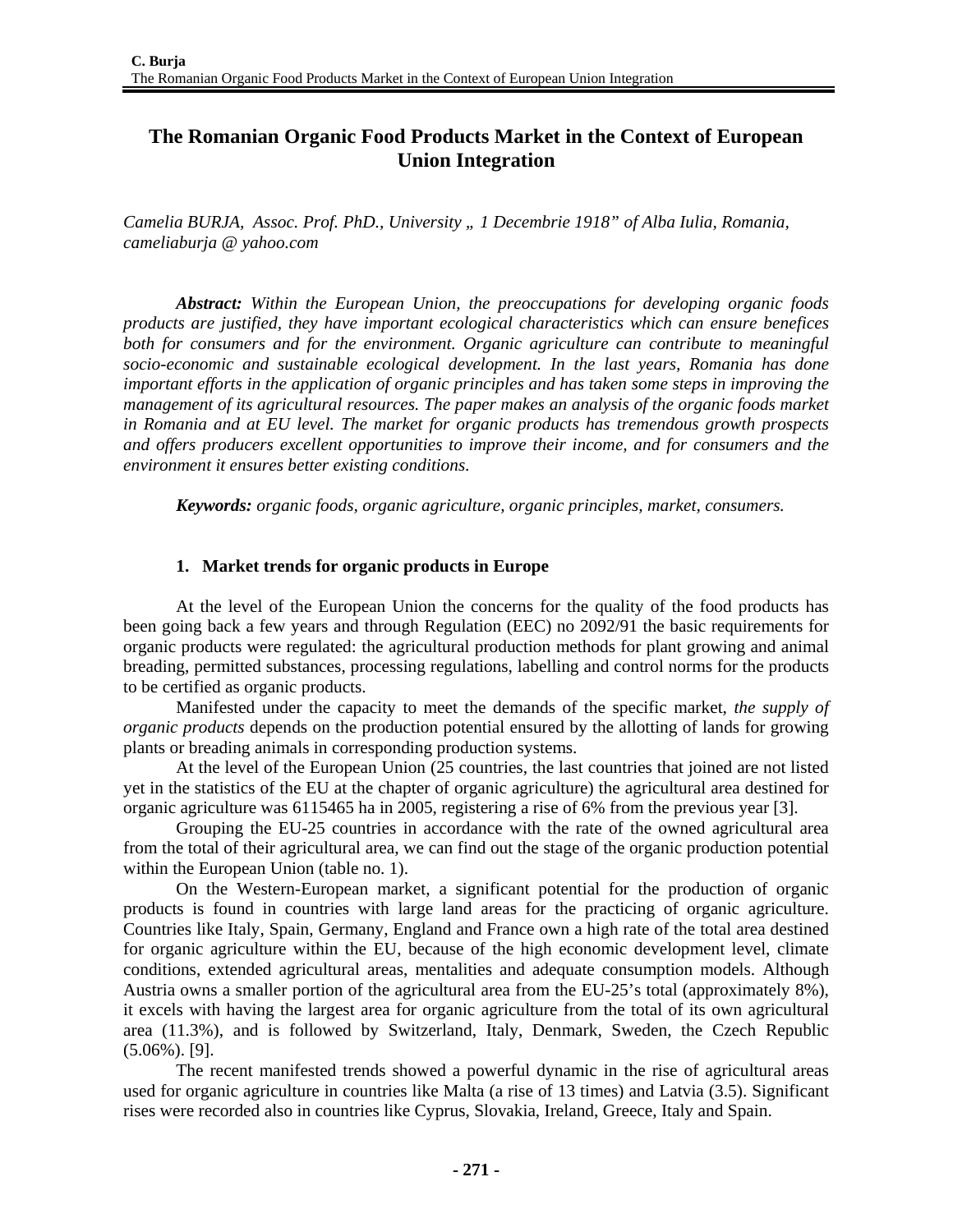| The rate of the organic area from | Number of | <b>Countries</b>                      |  |
|-----------------------------------|-----------|---------------------------------------|--|
| the agricultural area's total     | countries |                                       |  |
| $0\% - 4\%$                       | 17        | Portugal, Serbia, Finland, Denmark,   |  |
|                                   |           | Hungary, Latvia, Slovakia, Poland,    |  |
|                                   |           | Lithuania, Holland, Norway, Ireland,  |  |
|                                   |           | Slovenia, Belgium, Luxemburg, Cyprus, |  |
|                                   |           | Malta                                 |  |
| $4\% - 8\%$                       | 3         | Austria, Greece, the Czech Republic   |  |
| $8\% - 12\%$                      | 2         | England, France                       |  |
| $12 \% - 18 \%$                   | 3         | Italy, Spain, Germany                 |  |

| Table 1. The classification of EU-25 countries in relation with the organic area rate, 2005 |  |
|---------------------------------------------------------------------------------------------|--|
|---------------------------------------------------------------------------------------------|--|

Source: Statistics in focus, Agriculture and fisheries, no.69/2007

Many of the recently EU joining countries have a high potential for increasing the organic production. They own important agricultural areas which have entered a process of conversion and in the following years will be able to substantially contribute to the development of the organic agricultural sector (EC no. 2091/92).

There are differences within the European Union concerning the size of the agricultural holdings' orientation phenomenon towards organic production (table no. 2).

| Rate          | <b>Number of countries</b> | <b>Countries</b>                        |
|---------------|----------------------------|-----------------------------------------|
| $0\% - 2\%$   |                            | MT, PL, HU, SK, CY, PT, LT, IE, BE, ES, |
|               |                            | UK, NL, EL, CZ                          |
| $2 \% - 4 \%$ |                            | FR, LV, SL, IT, LU                      |
| $4\% - 8\%$   |                            | DE, SE, FI, DK                          |
| $8\% - 12\%$  |                            | A <sup>T</sup>                          |

Table 2. The organic producers' rate from the agricultural holdings' total within the EU-25, 2005

Source: Eurostat Organing Farming Statistics Farm Structure Surveys (processed data)

It has been ascertained that most agricultural producers who shifted towards organic production are in Austria (almost 12%), followed by Germany, Sweden, Finland and Denmark (4% to 8%). But in most countries, the rate of the organic producers is under 2%, and in Malta, Poland, Hungary and Slovakia the rate is under 0.3%.

When it comes to the evolution of the organic producers, a study conducted at the European Union's level shows that in most countries (except Finland and Denmark) an increase of the organic producers' rate manifested from the year 2003 to 2005.

An analysis made at the level of the organic operators shows that most of them are working inside the vegetal or animal organic production segment, surpassing in different proportions the number of economic agents who handle organic production. Thus, in countries like the Czech Republic, Cyprus, Lithuania, Latvia, Hungary, Poland, Slovakia and Slovenia, the number of organic producers is much higher than the number of processors, which shows that in countries with an average economic development level there is a less developed transformation and commercialization chain for organic products. In some countries, like Germany, France, Luxemburg, Great Britain, Belgium, Holland, the number of organic processors tends to get closer to the number of organic producers, therefore we can consider that the dimension of the organic products' market is as big as the economic development degree is high. On the other hand, it is possible that the lowest dimension of the organic producers, specific to countries like Norway,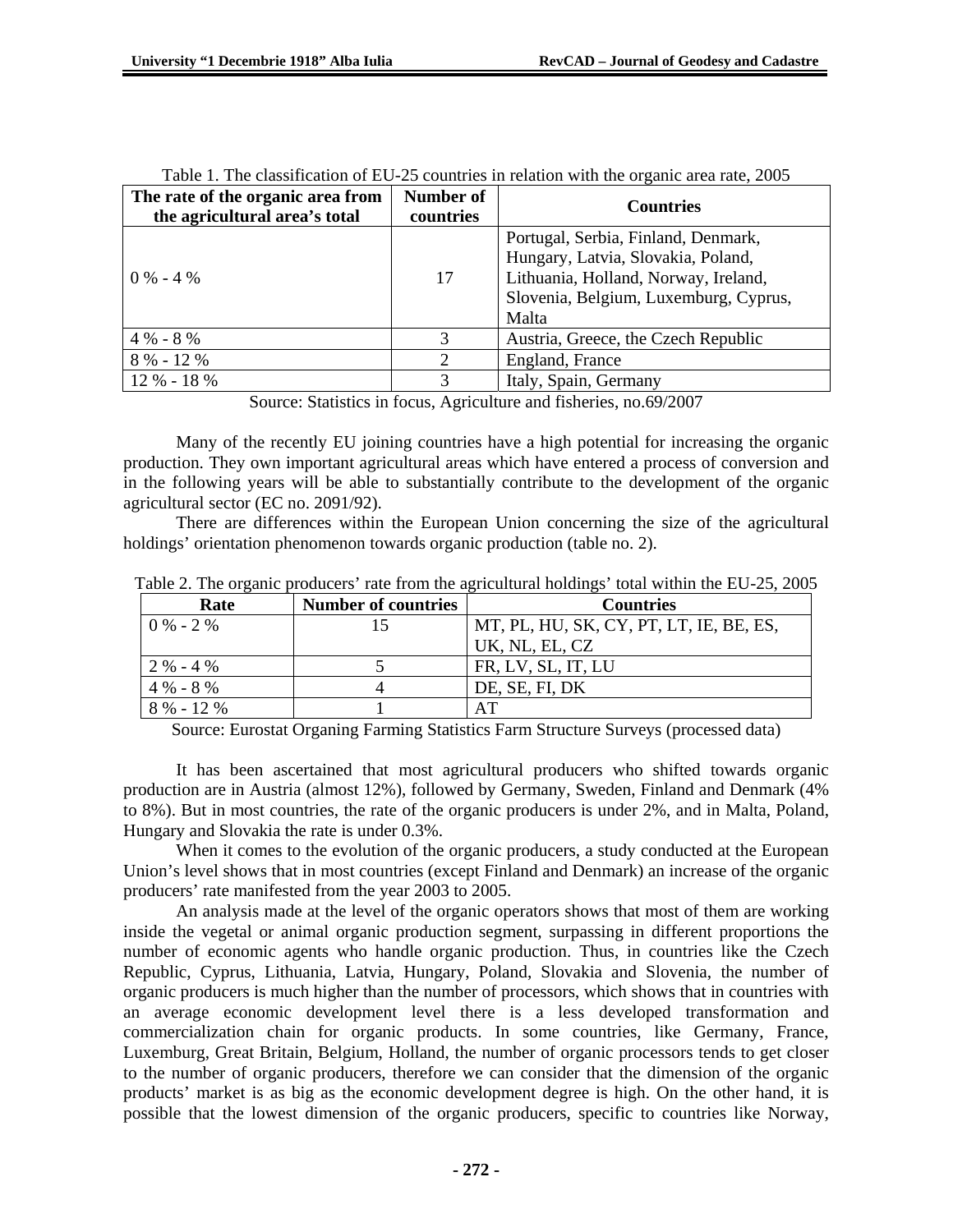Austria, Italy, Finland, Ireland (under 13%) is owned especially to the consumers' preferences for organic products originated from agricultural farms. [4].

If we refer to the structure of the organic producers, we can see countries are making specializations on different kinds of products, which is reflected in the structure of the crops. The biggest organic cereals productions are in countries like Portugal (93% of the annual crops), Greece, Lithuania, the Czech Republic and Hungary. The specialization on the production of fresh vegetable is in Holland (14% of the annual crops), Great Britain, Cyprus, Slovenia and Belgium. Norway (76% of the annual crops), Latvia, Belgium, Great Britain, Denmark, Sweden and Italy are important producers in the sector of organic fodder. For crops of industrial plants, Hungary (20%), Cyprus and Slovenia are the leaders. [4].

In the field of animal husbandry, the largest number of cattle raised organically is in Austria (333826 cattle), Italy, England and Denmark; and for organically breaded swine the leader is Greece (126003 pigs), followed by Denmark, Austria and Italy. The most significant number of sheep breaded in organic agriculture is in Italy (738737 sheep), Great Britain and Greece.

In the majority of European Union's member states a rise in the demand for green products is noticed. In the developed EU countries, the market segment represented by ecological agricultural products had a weight of 5-10% in the year 2005 [9]. The largest distribution market for green products is in Germany (2.5 billion Euros in sales in 2005), which is also the third producer of green products at European level. The highest average consumption of green products per habitant is in Denmark and Switzerland.

At the European Union's level, the market for green products amounts to approximately 23 billion Euros and practically includes all the primary and processed agricultural productions (bread, wine, meat, milk, oil, fish, etc.). The prices for green products are usually higher than for conventional products with 25-30% and sometimes it reaches even 400%, depending on the demand and supply. [10]

The present reforms for the joint agricultural policy stimulate the orientation of the agricultural production towards making quality products that will correspond completely with the consumer's behaviour. [1]. Thus, we are catching a glimpse of the size the ecological production sector will take as the domestic market for green products continues to develop and function in an adequate manner.

## **2. The current situation of the organic products market in Romania**

In Romania the buyers' interest for organic products is relatively recent; therefore the agricultural producers were stimulated only after the year 2000 to transform their conventional production systems in ecological production systems, or to set up such systems.

*The organic production potential* (green) in Romania can be showed with the help of the data communicated by inspection and ecological certification organisms from the Ministry of Agriculture and Rural Development, starting with the year 2000. Because Romania joined the European Union only in January 2007, it is no yet presented in the statistics published by the EU regarding organic agriculture (table 3).

Romania's total area destined for organic agriculture in 2006 was 143000 ha, which is a growth of over 8 times in comparison to its size in 2000, which was the year when the legal and institutional frame-work regarding organic production was created. Although its dynamic is spectacular, the area allocated for organic agriculture represents very little from Romania's total agricultural area.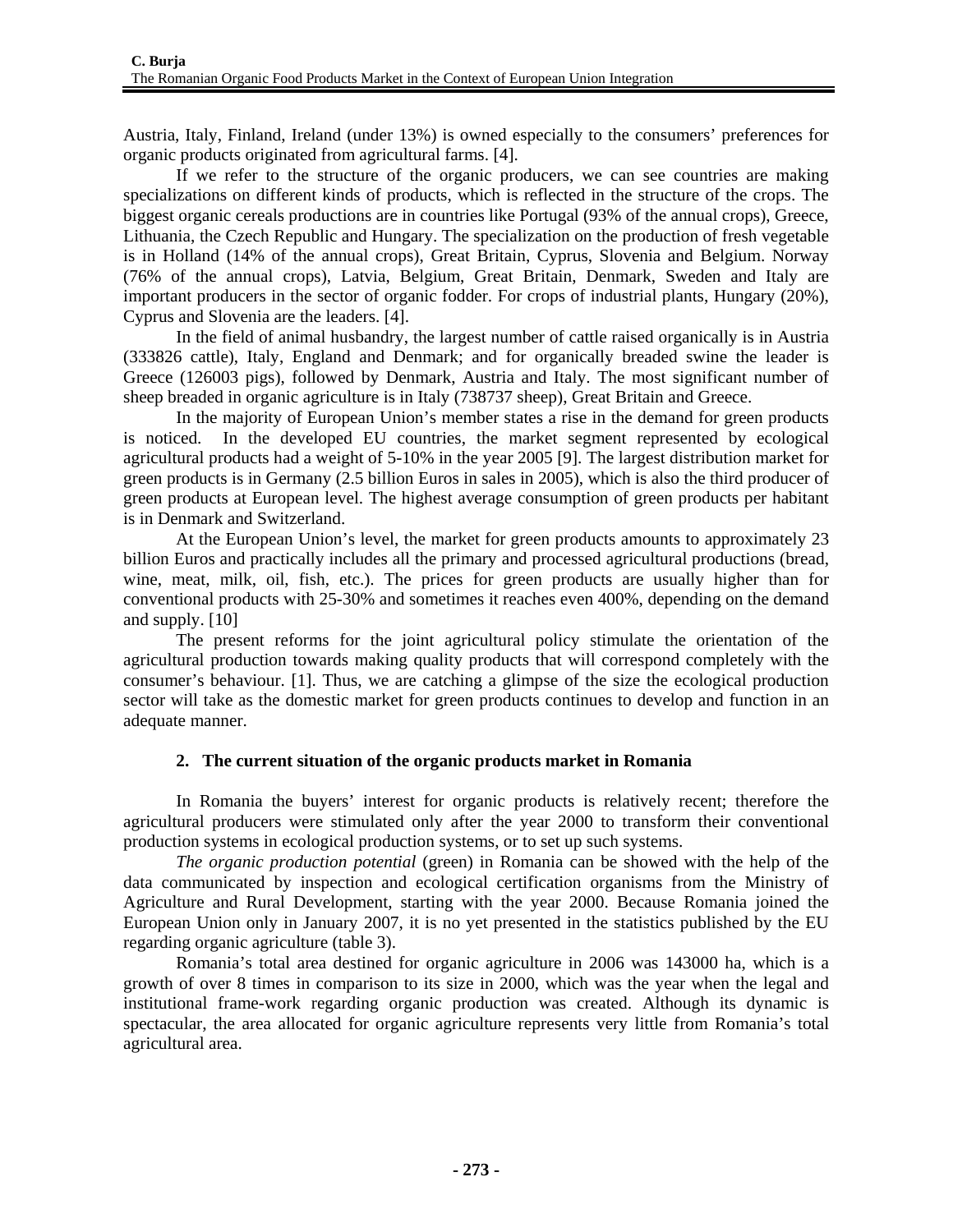| <b>Categories of green areas</b>                                  |            | $Rate(\%)$ | Average rhythm of |  |  |  |
|-------------------------------------------------------------------|------------|------------|-------------------|--|--|--|
|                                                                   | 2000       | 2006       | growth (%)        |  |  |  |
| Areas cultivated with cereals                                     | 23         | 11,4       | 19,2              |  |  |  |
| Areas cultivated with oleaginous                                  | 23         | 16,6       | 25                |  |  |  |
| and protean plants                                                |            |            |                   |  |  |  |
| Areas cultivated with vegetables                                  | 0,2        | 0,5        | 44,4              |  |  |  |
| Fruit-growing areas                                               |            | 0,2        | 103               |  |  |  |
| Pastures and fodder plants                                        | 53,3       | 35,8       | 24                |  |  |  |
| Other destinations (for picking)                                  | 0,5        | 35,5       | 120               |  |  |  |
| spontaneous flora $+$ other crops)                                |            |            |                   |  |  |  |
| <b>Total</b>                                                      | <b>100</b> | <b>100</b> | 30                |  |  |  |
| $\mathbf{1}$ f $\mathbf{1}$ m, $\mathbf{1}$<br>$\sim$<br>$\cdots$ |            |            |                   |  |  |  |

| Table 3. The structure and dynamics of the green vegetal production's potential |  |  |  |
|---------------------------------------------------------------------------------|--|--|--|
|                                                                                 |  |  |  |

Source: MADR (processed data)

The average growing rhythm for the organic production's potential between the years 2000 and 2006 was 30%, but significant variations were recorded for categories of areas cultivated in a green system. Significant annual average increases were recorded for fruit-growing areas, for areas used to pick spontaneous flora and for areas cultivated with vegetables. The slowest growing rhythm was registered for areas cultivated with cereals (19.2%), while pastures, fodder plants and areas used for industrial plants had an average rise of 24-25%.

The structure of organic areas in 2006 indicates the direction of agricultural producers towards obtaining green products like fodder for animals, medicine plants from the spontaneous flora and technical plants for different industries. Cereals are targeted in a smaller amount, which raises certain questions, because it's a known fact that Romania has favourable climate and soil conditions for growing cereals. A possible answer could be the deficiency in merging separate areas, because presently there is a large number of a small area of less than 5 ha, which represent approximately 91.6% of the private arable area.

At the level of the European Union the average size of a cultivated area by an organic agricultural holding is 38.7 ha. It is considered that the economic efficiency grows at the same time with the dimension of the organic area, because proper agro-technical works can be executed in a unitary manner. [3].

The agricultural area in Romania sowed in a green system represents 2.3% of the EU-25's total organic area, and is approximately the same with that of Sweden, England or Finland (table 4)

| The surface of the areas<br>cultivated organically | Romania | <b>Sweden</b> | <b>England</b> | <b>Finland</b> |
|----------------------------------------------------|---------|---------------|----------------|----------------|
| Cereals                                            | 11,4    | 38            | 26             | 35             |
| Fresh vegetables                                   | 0.7     |               |                |                |
| Fodder                                             | 35,8    | 53            | 61             |                |
| Industrial plants                                  | 16,6    |               |                |                |
| Other areas                                        | 35,5    |               |                |                |

Table 4. Romania's comparative potential for organic production (%)

Source: MADR, Eurostat Organic Farming Statistics, 2006

The comparison with other countries with the same potential for organic production shows that Romania hasn't found yet a suitable structure for agricultural production, because our country gave up on the advantages that could have resulted by growing cereals, for which there are favourable conditions (quality soil, propitious climate). Instead, countries like Sweden, England or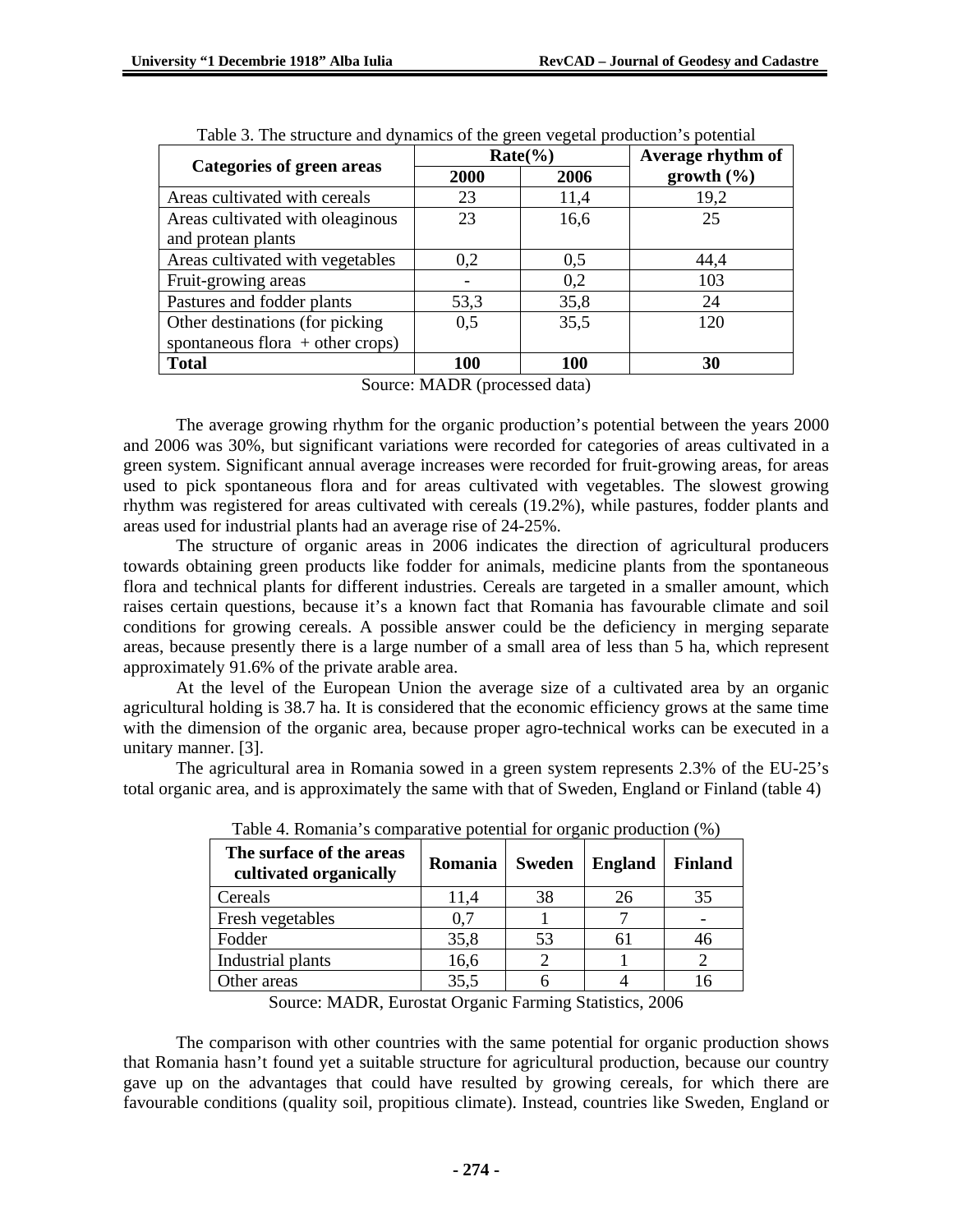Finland, although they have a less favourable climate, with fewer sunny days, they use between 26 and 38% of their organic areas for cereals.

The supply for green products has grown continuously (table 5)

| racio e, The green production in reomania, 2000 |       |        |           |  |  |
|-------------------------------------------------|-------|--------|-----------|--|--|
| <b>Green products</b>                           | 2000  | 2006   | 2006/2000 |  |  |
| Total vegetal production, tons, which           | 13502 | 166574 | 12        |  |  |
| includes:                                       |       |        |           |  |  |
| Cereals                                         | 7200  | 48441  | 6,7       |  |  |
| Oleaginous and protean products                 | 5500  | 73082  | 13,3      |  |  |
| Vegetables                                      | 600   | 8708   | 14,5      |  |  |
| Fruits                                          |       | 340    | $1,7*$    |  |  |
| Spontaneous flora                               | 200   | 24962  | 125       |  |  |
| Other crops                                     | 2     | 11041  | 5520      |  |  |
| <b>Animal production</b>                        |       |        |           |  |  |
| Cow milk, hl                                    | 58367 | 112000 | 1,9       |  |  |
| Eggs, thousands                                 |       | 1075   | $2*$      |  |  |
| <b>Processed products</b>                       |       |        |           |  |  |
| Sheep cottage cheese, t                         | 18    | 520    | 29        |  |  |
| Pressed cheese, t                               |       | 642    | $5,3*$    |  |  |
| Schweitzer, t                                   | 23    | 576    | 25        |  |  |
| Honey, t                                        | 10    | 1242   | 124       |  |  |

Table 5. The green production in Romania, 2006

Source: MADR (processed data) \* a different year, for which there is information

The vegetal green production has risen by 12 times in 2006 compared to 2000. An emphasized dynamic, that surpassed the growing rhythm of the total production, was recorded for plants reaped from the spontaneous flora, green vegetables and oleaginous plants. A more modest rise was registered for cereals, and especially fruits. The milk and the eggs processed in a green system almost doubled, and ecological honey had the strongest dynamic out of all the processed products.

One conclusion could be that in spite of the preoccupations being recent and the legal, normative and institutional frame-work regarding organic agriculture being recent, the Romanian organic market is dynamic because of the productive potential given by the size of the ecological areas and by the number of animals breaded in a green system, but also because of the accentuated growing trend of the green agricultural and food production.

The grown interest for the green production sector is proven also by the apparition of a large number of individual agricultural producers, producer organizations, professional or scientific associations which contribute to the development of this sector. There are presently 4000 organic producers working, most of them situated in Transylvania, and a number of 31 organizations, such as: the National Agricultural Consultancy Agency, the National Green Agriculture Federation, "Agri-eco" Green Agriculture Association, "Agroecologia" Professional Organization, "Bioterra" Green-farmers Association, the Romanian Sustainable Agriculture Association, "Terra Verde" (Green Earth) Association, the Green Bird-fancier Association – BIOAVIROM, "Ecofocus" the Green Agriculture Development Association, Ecorural, "Ter" Environment and Green Agriculture Protection Association, "Mama Terra" Foundation, the National Agriculture Counselors Association, "TERRA NOSTRA" Academic Foundation for Rural Development, The Ecologist Society from Maramures, the Bucovina Ecologic Collaboration Group, etc. [7].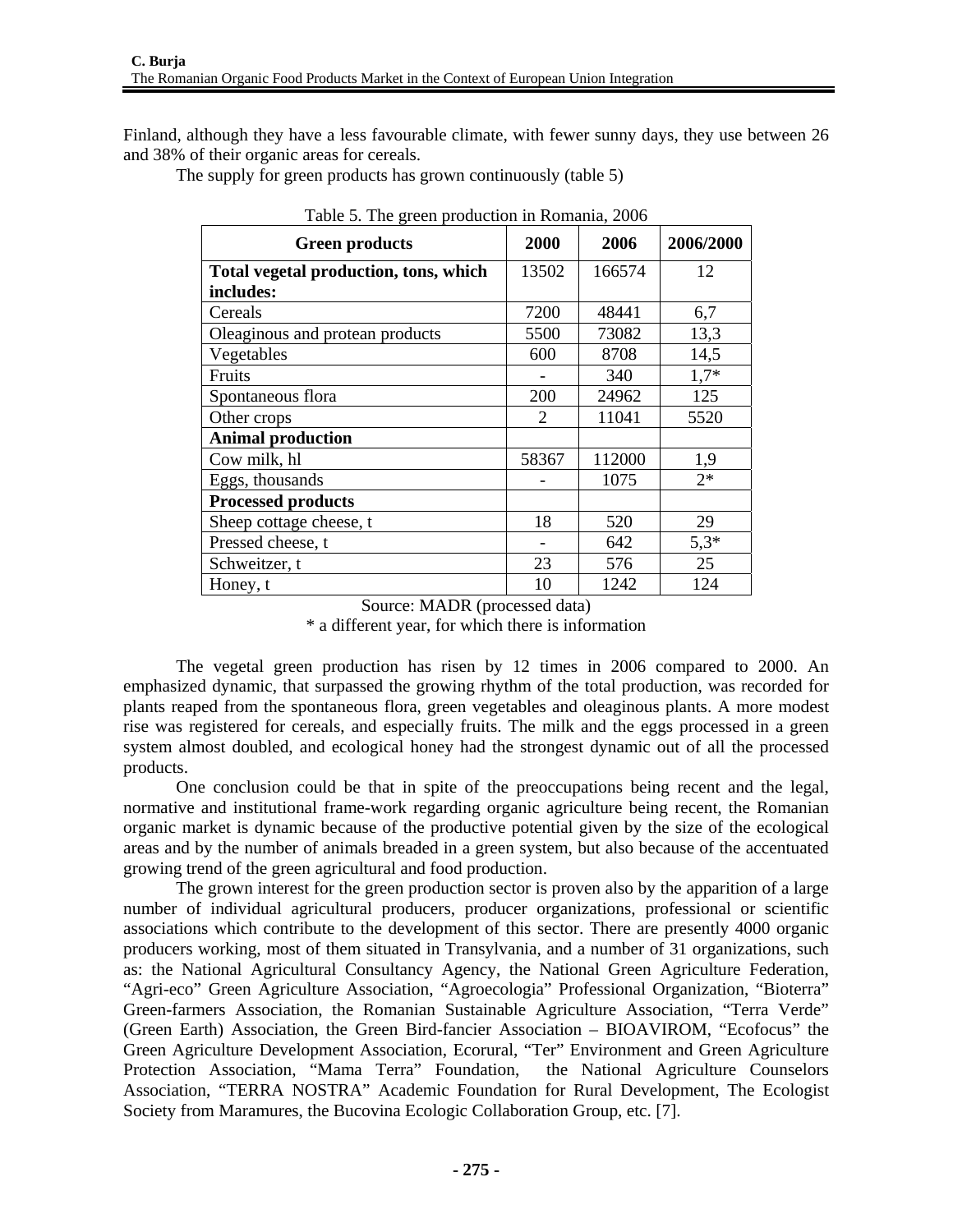Some producers understood the importance of having access to different opportunities and specialized information in the field of green agriculture and joined IFOAM Internet Training Platform. These producers are: Bioterra, ICEA Romania, Ecocert Romania and Eco Forest. (www.ifoam.org/organic\_facts)

Studying the characteristics of the domestic market regarding the green products' demand shows that it has a reduced dimension. This appreciation is made on the basis of the distribution network for these products. The list of specialized stores in commercializing green products from the MADR site includes only two names: BIOCOOP and the Naturalia network. Nevertheless, consumers can purchase products from outside the specialized distribution system for green products, because they can also be sold in supermarkets, green-product stores or on-line (www.naturalmall.ro; www.naturashop.ro; www.elemental.ro; www.naturaland.ro; www.radixplant.ro).

Achieving the objectives formulated at European level in the frame-work of the legislation regarding green production [1], namely directing production in accordance with the market by satisfying the consumers' preferences for green products, puts at the centre of the operators' attention the knowledge of the consumption characteristics presented on the green products market. Conducting marketing studies contributes to the adjustment of the green products' supply depending on the characteristics of the demand, by putting at the disposal of the buyers the wanted products in the demanded quantity and quality, without neglecting the optimization of the profit for producers and tradesmen [6].

The necessary investigations for knowing the green products market aim at getting the information that is at the basis of establishing production and marketing programs.

Stimulating the green products' demand and the development of the specific domestic market are closely tied to the consumer's perception regarding the advantages offered by these products, and by the volume of knowledge owned by the buyers, in general. Among consumers there is often a grave confusion between green products, nature products or diet products, and the role of the ecological certification system for food products is not known enough.

In Romania, MADR is the authority responsible for the green agriculture sector and has the role to grant to agricultural and food products ecological certification through an accredited specialized organism, in accordance with the national legislation. Presently, there are a number of 15 organizations that inspect and give certificates to green products, and which act on the basis of the regulations in OM no. 527/2003. The products which are certified can be recognized after the "ae" logo.

In order to promote the concept of green agriculture, private persons or legal persons must write the "ae" logo on the communication and information materials that are directly connected with green agriculture or with the green food products. The "ae" logo is put on the products, labels or wrappers of the products manufactured in Romania or imported.

The right to use the "ae" logo on products, labels or wrappers belongs only to producers, processors and registered importers with M.A.D.R. They are subjected to controls from an inspection and certification organism accredited by M.A.D.R. [8].

The mandatory use of the "ae" logo allows the operators who abide the rules to particularize their products in a specific and advantageous manner, because the logo helps the buyers to rapidly guide themselves and to choose the green products through visual identification.

The green products which are certified with the "ae" logo represent a warrantee that they correspond to the principles, standards and methods which are at the base of the green agriculture concept, having a minimum impact on the environment.

At European level the green label is given only to the products which meet a series of ecological and performance criteria, so that it's a guarantee of quality for the buyers and for the fact that it isn't harmful for the health. For the producers and processors this label is a warranty that their products are at least as efficient as conventional products.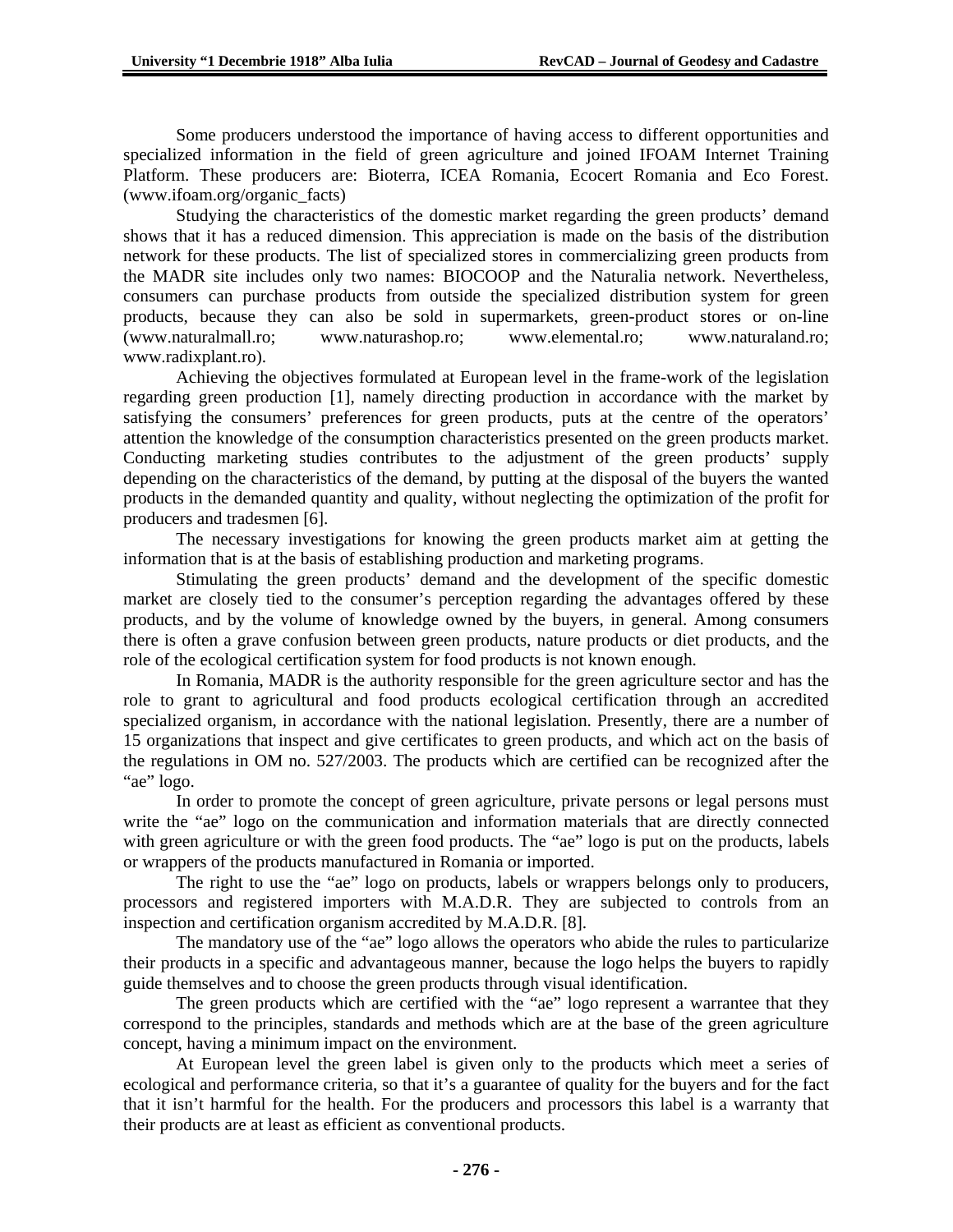In order to avoid confusions and to ensure clarity for all the consumers on the entire Community market, the recent Regulation EC no. 834/2007 of the European Union Council recommends the promotion of a harmonized green production concept.

The main characteristics of green products are:

- they are the result of a production method which abides by the norms settled within the legal community frame-work for the ecological sector in all the stages, starting with the primary production and ending with the product reaching the final consumer;
- they are products that have at least 95% ecological ingredients and thus have the necessary quality for certification;
- in the ecological production the use of genetically modified organisms is forbidden;
- in the ecological production it's not allowed to use ionized radiations for the treatment of green food products, for animal foods or for processed raw material;
- the stages of production, processing and distribution for green products are the object of a control system in accordance with the legal frame-work provided by the EU;
- the following ingredients are chemical additives free: conservatives, colourings, flavours, emulsifiers, taste improvers, thickening agents, etc.;
- fertilizers and soil improvements, pesticides, raw materials for preparing fodders, ingredients for preparing foods are used in accordance with the list of permitted products in green agriculture.

By synthesizing these characteristics, the green products can be presented as being healthy products, free of diseases and harmful bacteria, free of noxious residuals, with a content balanced in bioactive and mineral substances. These products result from ecological technologies, technologies that don't use chemical fertilizers and pesticides and which also contribute to the protection of the agricultural ecosystem.

Thus, we can say that the efficient functioning of the domestic market for green products depends on the method of implementation for the principles, norms and ecological production methods established at the Community's level, which guarantees the implementation of a sustainable system in the agriculture of every European Union member.

Although *the Romanian organic food products market* is the result of a short forming period (only 7 years), according to the manifested trends it shows *important growing perspectives* for the next period. The arguments which support this statement are the following:

- the restructuring mechanism of the agricultural sector has had as side effects the abandonment of large land areas or the practicing of sowing systems in an almost traditional manner. In the absence of technical endowments and the diminishing use of chemical substances for fertilization and treatments for plants' health (usually expensive), the agricultural areas need a relatively short conversion period (2-3 years) to be transformed in areas destined for obtaining green products;
- it is estimated that the ecological agricultural areas will grow to 400000 ha until the year 2010, which is a growth of almost 2.72% since 2000 [9]; this is an important factor in the development of the organic food sector;
- there is a legal, institutional and normative frame-work which regulates and stimulates the organic production;
- the recent joining of Romania to the European Union facilities the free penetration on the organic products market in conditions of fair competitions, which can constitute an advantageous export opportunity for the Romanian producers;
- green products guarantee for operators the achievement of an economic performance which is at least similar with the one resulted from conventional production;
- the perception of Romanian consumers about green products is favourable, they are considered healthier and less harmful for the environment;